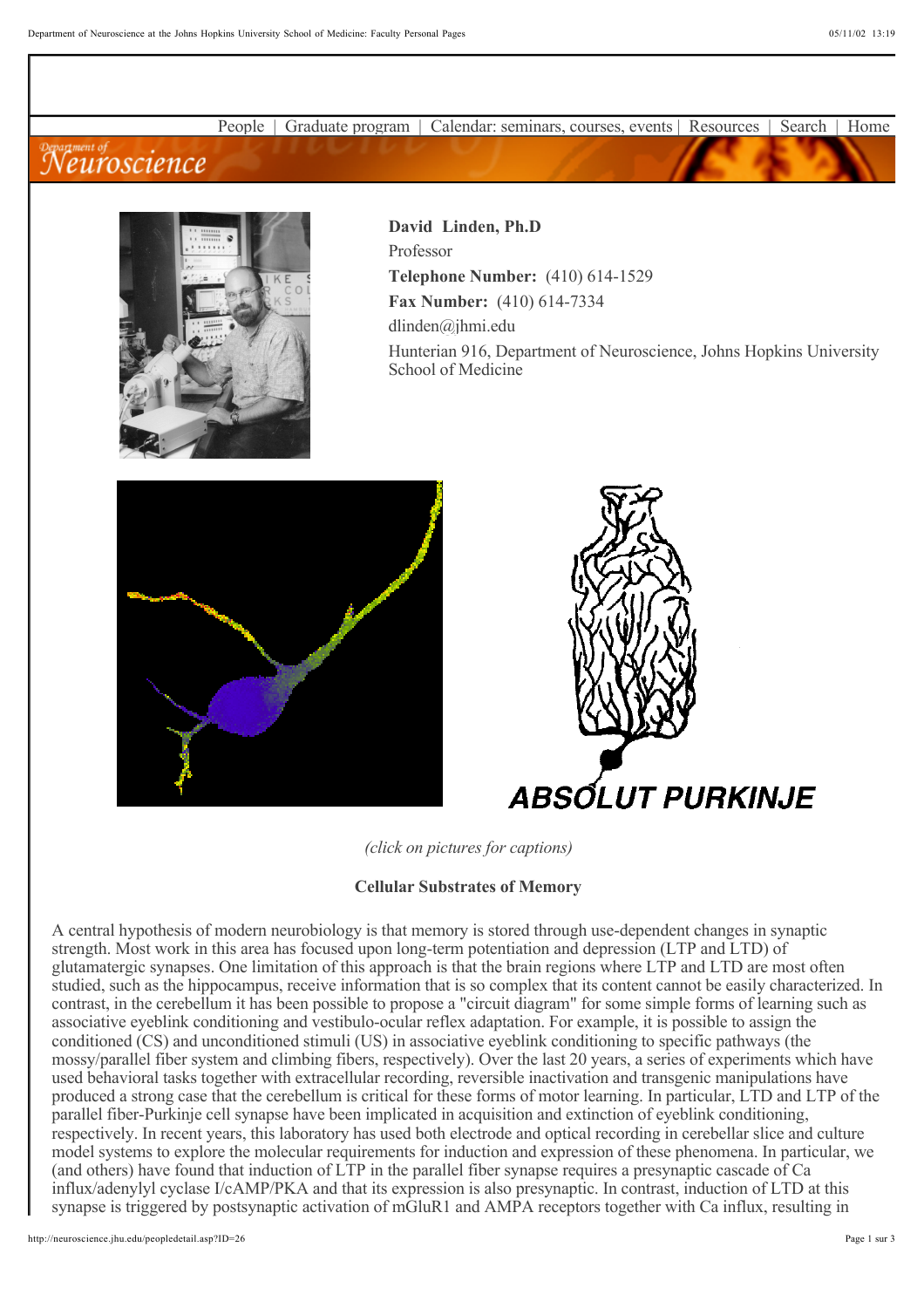activation of PKC and consequent clathrin-mediated internalization of AMPA receptors. Along the way, we discovered a new form of plasticity, LTD at the climbing fiber-Purkinje cell synapse, which was not anticipated in models of cerebellar learning and which appears to share some induction requirements with parallel fiber LTD. In addition, we have expanded our analysis to include use-dependent synaptic as well as non-synaptic plasticity in the cerebellar output structure, the deep nuclei. At the level of basic science, these investigations are central to an understanding the cellular substrates of information storage in a brain area where the behavioral relevance of the inputs and outputs is unusually well defined. In addition, these investigations have potential clinical relevance not only for cerebellar motor disorders, but also for disorders of learning and memory generally.

Hansel, C. and Linden, D.J. (2000). Long-term depression of the cerebellar climbing fiber-Purkinje neuron synapse. Neuron 26, 473-482. [Abstract] [PDF]

Aizenman, C. and Linden, D.J. (2000). Rapid, synaptically-driven increases in the intrinsic excitability of cerebellar deep nuclear neurons. Nature Neuroscience 3, 109-111. [PDF]

Wang, Y.-T. and Linden, D.J. (2000). Expression of cerebellar long-term depression requires postsynaptic clathrin-mediated endocytosis. Neuron 25, 635-647. [Abstract] [PDF]

Xia, J., Chung, H.J., Wihler, C., Huganir, R.L. and Linden, D.J. (2000). Cerebellar long-term depression requires PKC-regulated interactions between GluR2/3 and PDZ domain-containing proteins. Neuron 28, 499-510. [Abstract] [PDF]

Hansel, C., Linden, D.J. and D'Angelo, E. (2001) Beyond parallel fiber LTD: the diversity of synaptic and non-synaptic plasticity in the cerebellum. Nature Neuroscience 4, 467-475. [Abstract] [PDF]

Shen, Y., Hansel, C., and Linden, D.J. (2002) Glutamate release monitored during LTD at the cerebellar climbing fiber-Purkinje neuron synapse. Nature Neuroscience 5, 725-726.

| <b>Current Lab</b><br><b>Members:</b> | Roland Bock             |
|---------------------------------------|-------------------------|
|                                       | Sangjeong Kim           |
|                                       | Hiroshi Nishiyama       |
|                                       | Andrei Sdrulla          |
|                                       | Ying Shen               |
|                                       | Jung Hoon Shin          |
|                                       | Wei Zhang               |
| <b>Former Lab</b><br><b>Members</b>   | Carlos Aizenman         |
|                                       | Dorit Gurfel            |
|                                       | <b>Christian Hansel</b> |
|                                       | Eric Huang              |
|                                       | Shanida Morris          |
|                                       | Kalyani Narasimhan      |
|                                       | Angele Parent           |
|                                       | Kanji Takahashi         |

http://neuroscience.jhu.edu/peopledetail.asp?ID=26 Page 2 sur 3